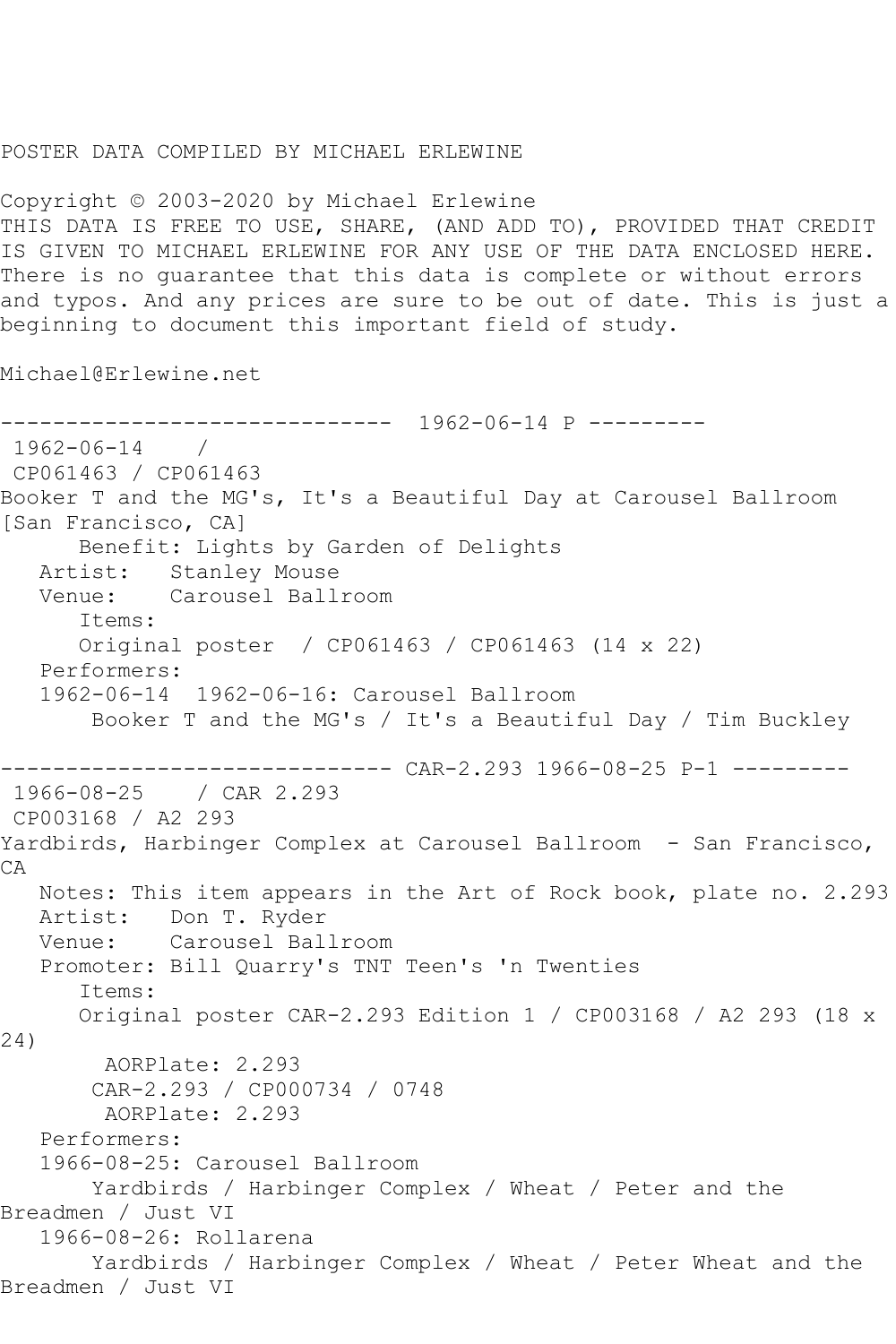------------------------------ ROLA-2.291 1966-11-18 P-1 --------- 1966-11-18 / ROLA 2.291 CP000545 / 0550 Beau Brummels, Tame Greens at Rollarena - San Francisco, CA Notes: This item appears in the Art of Rock book, plate no. 2.291 Artist: Don T. Ryder Venue: Rollarena Promoter: Bill Quarry's TNT Teen's 'n Twenties Items: Original poster ROLA-2.291 Edition 1 / CP000545 / 0550 AORPlate: 2.291 Performers: 1966-11-18: Rollarena Beau Brummels / Tame Greens / Daytrippers / Laugh Laugh 1966-11-19: Carousel Ballroom Beau Brummels / Tame Greens / Daytrippers / Laugh Laugh ------------------------------ CAH-2.252 1967-02-03 P-1 --------- 1967-02-03 / CAH 2.252 CP000653 / 0660 Hells Angels at California Hall - San Francisco, CA Notes: This item appears in the Art of Rock book, plate no. 2.252 Venue: California Hall Promoter: Book: Art of Rock Items: Original poster CAH-2.252 Edition 1 / CP000653 / 0660 AORPlate: 2.252 Original poster CAH-2.252 Edition 1 / CP000652 / 0659 AORPlate: 2.252 Performers: 1967-02-03: California Hall 1967-05-15: Carousel Ballroom ------------------------------ CAR 1967-10-25 P-1 --------- 1967-10-25 / CAR CP020478 / XL19671025 Iron Butterfly, Green Jello at Carousel Ballroom - San Francisco, CA Venue: Carousel Ballroom Items: Original poster CAR Edition 1 / CP020478 / XL19671025 CAR / NONE / XL1967102 Performers: 1967-10-25: Carousel Ballroom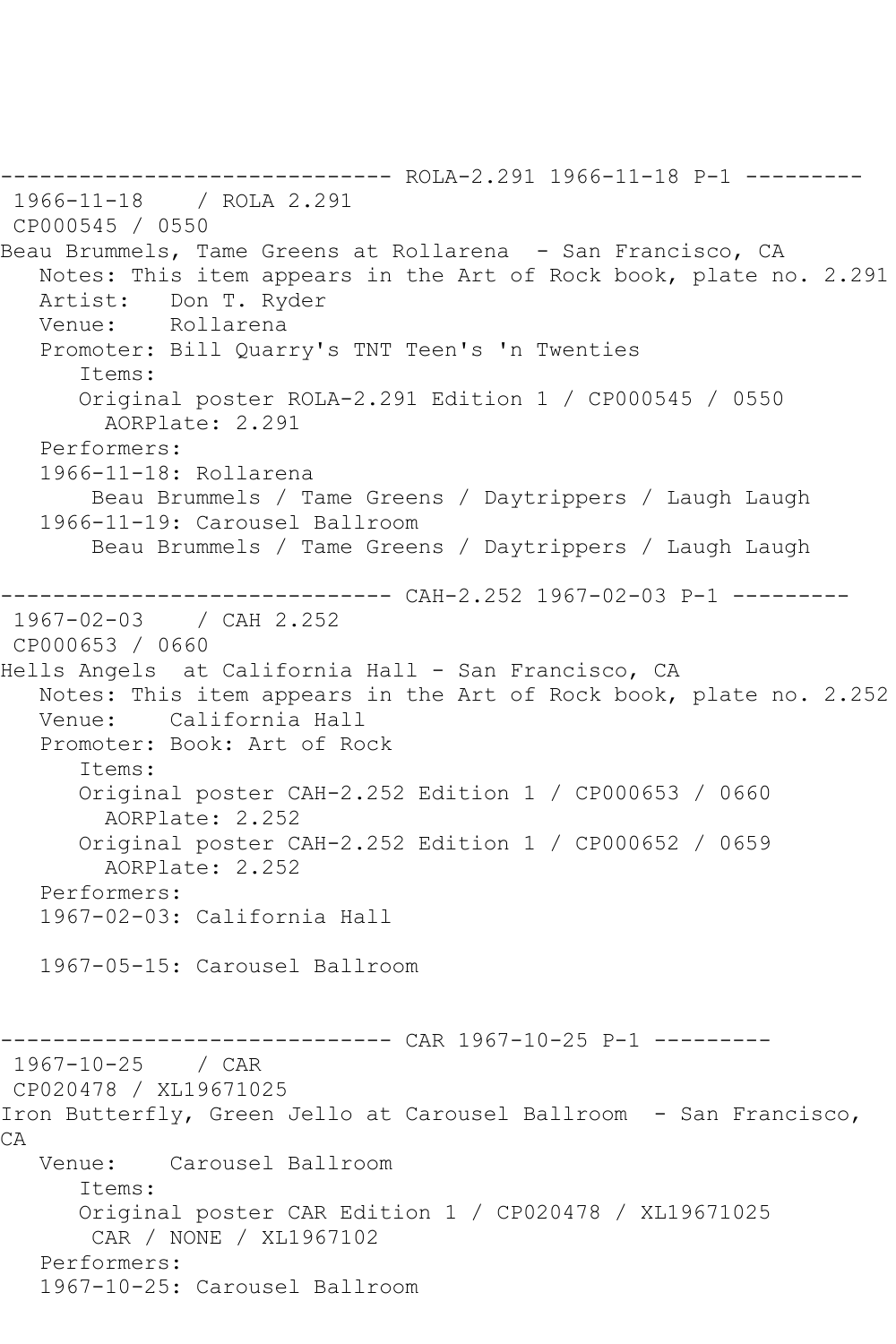Iron Butterfly / Green Jello ------------------------------ CAR-2.170 1968 P-1 --------- / CAR 2.170 CP009810 / CS04905 Tuesday Night jam at Carousel Ballroom - San Francisco, CA Notes: This item appears in the Art of Rock book, plate no. 2.170 Event: Tuesday Night Jam Artist: Stanley Mouse Venue: Carousel Ballroom Promoter: Book: Art of Rock Items: Original poster CAR-2.170 Edition 1 / CP009810 / CS04905 (13- 11/16 x 21) AORPlate: 2.170 Price: 240.00 Handbill CAR-2.170 Edition 1 / CP008020 / CP03265 (4-1/2 x 7) AORPlate: 2.170 Price: 20.00 Handbill CAR-2.170 Edition 1 / CP070012 Description:  $B/W$  (4-1/2 x 7) AORPlate: 2.170 CAR-2.170 / CP001034 / 1051 AORPlate: 2.170 Performers: 1968: Carousel Ballroom --------- CAR-2.169 1968-01-17 P-1 ---------1968-01-17 / CAR 2.169 CP009812 / CS04907 Grateful Dead, Quicksilver Messenger Service at Carousel Ballroom - San Francisco, CA Notes: This item appears in the Art of Rock book, plate no. 2.169 Artist: GUT (Gary Guttierez) Venue: Carousel Ballroom Promoter: Book: Art of Rock Items: Original poster CAR-2.169 Edition 1 / CP009812 / CS04907 (15- 11/16 x 20) AORPlate: 2.169 Handbill -2.169 / (5-1/2 x 7-1/4) AORPlate: 2.169 Price: 150.00 CAR-2.169 / CP000063 / 0064 AORPlate: 2.169 Performers: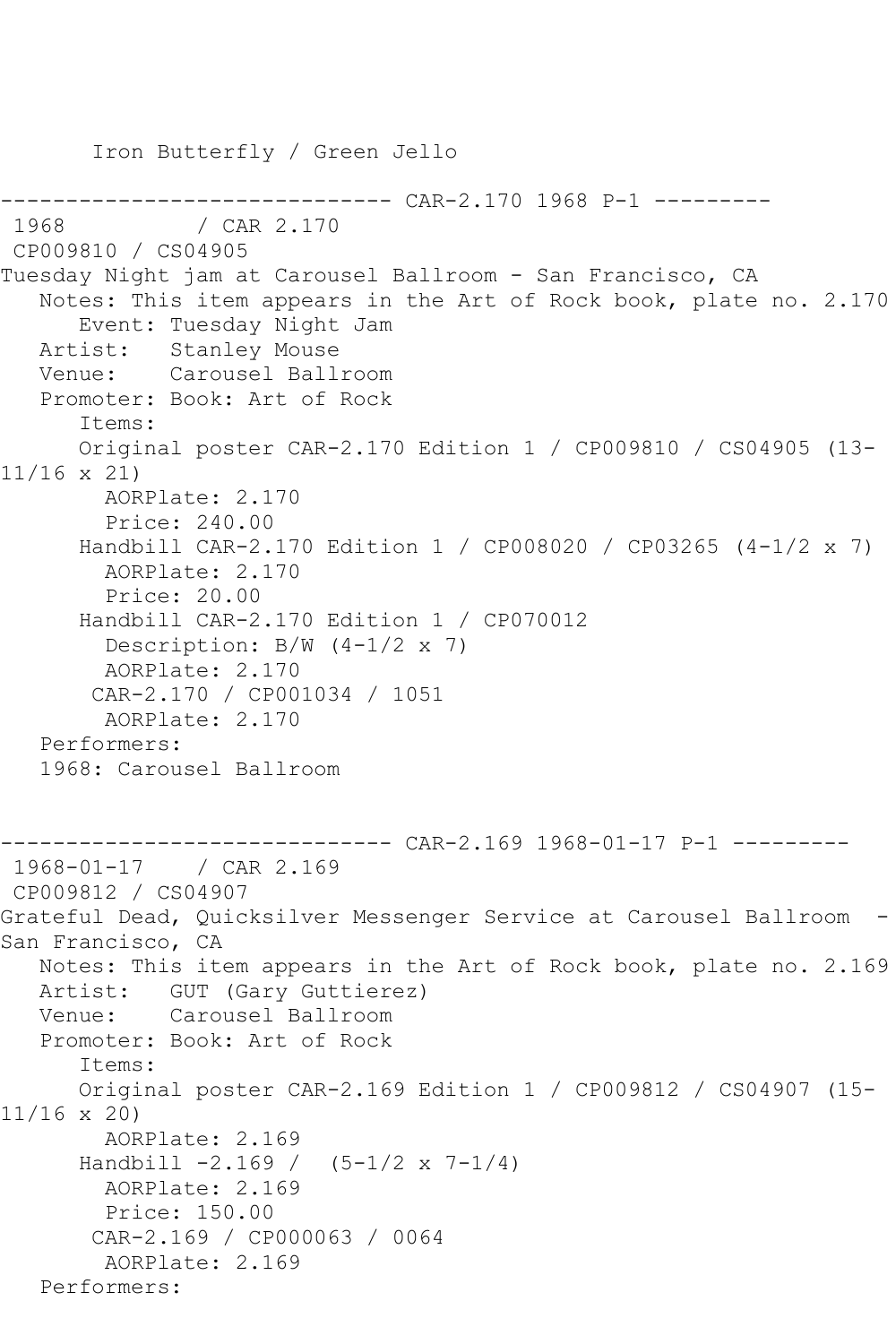1968-01-17: Carousel Ballroom Grateful Dead / Quicksilver Messenger Service ------------------------------ CAR-2.174 1968-02-14 P-1 --------- 1968-02-14 / CAR 2.174 CP000006 / 0006 Grateful Dead, Country Joe and the Fish at Carousel Ballroom - San Francisco, CA Notes: Light Show by LSD This item appears in the Art of Rock book, plate no. 2.174 Event: Valentines Day Artist: Stanley Mouse Venue: Carousel Ballroom Promoter: Book: Art of Rock Items: Original poster CAR-2.174 Edition 1 / CP000006 / 0006 (11 x 11) AORPlate: 2.174 Price: 400.00 Performers: 1968-02-14: Carousel Ballroom Grateful Dead / Country Joe and the Fish ------------------------------ CAR-2.172 1968-03-15 P-1 --------- 1968-03-15 / CAR 2.172 CP000093 / 0094 Jefferson Airplane, Grateful Dead at Carousel Ballroom - San Francisco, CA Notes: This item appears in the Art of Rock book, plate no. 2.172 Artist: Alton Kelley Venue: Carousel Ballroom Promoter: Book: Art of Rock Items: Original poster -2.172 / CP002040 / 2027 AORPlate: 2.172 Original poster CAR-2.172 Edition 1 / CP000093 / 0094 (14 x 20) AORPlate: 2.172 Price: 2000.00 Handbill  $-2.172 / (5 \times 7)$  AORPlate: 2.172 Price: 200.00 Performers: 1968-03-15 1968-03-17: Carousel Ballroom Jefferson Airplane / Grateful Dead ------------------------------ 1968-03-15 P ---------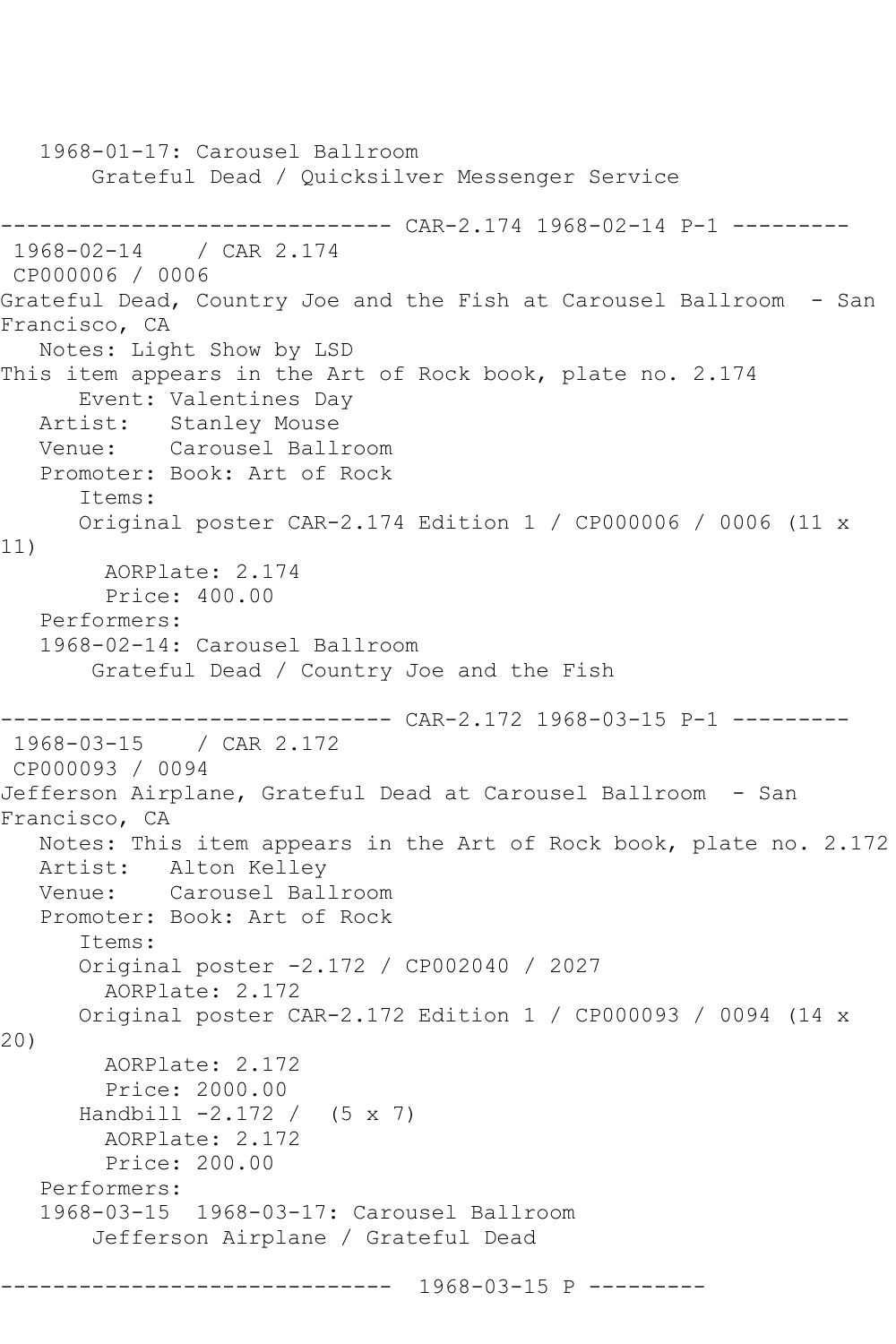```
1968-03-15 / 
CP052192 / CP052192
Jefferson Airplane, Grateful Dead at Carousel Ballroom - San 
Francisco, CA<br>Venue:
            Carousel Ballroom
       Items:
      Original poster / CP052192 / CP052192 (5 x 7)
   Performers:
   1968-03-15 1968-03-17: Carousel Ballroom
        Jefferson Airplane / Grateful Dead
          ------------------------------ CAR-2.163 1968-03-29 P-1 ---------
1968-03-29 / CAR 2.163
CP009816 / CS04911
Grateful Dead, Chuck Berry at Carousel Ballroom - San Francisco, CA
   Notes: This item appears in the Art of Rock book, plate no. 2.163
   Artist: Steven Catron
   Venue: Carousel Ballroom
   Promoter: Book: Art of Rock
       Items:
      Original poster CAR-2.163 Edition 1 / CP009816 / CS04911 (16 x 
22)
        AORPlate: 2.163 
        Price: 800.00
     Handbill -2.163 / (5-1/4 x 7)
        AORPlate: 2.163 
        Price: 140.00
       Ticket CAR-2.163 Edition 1 / CP000228 / 0231
         AORPlate: 2.163 
        CAR-2.163 / CP000749 / 0763
        AORPlate: 2.163 
   Performers:
   1968-03-29 1968-03-31: Carousel Ballroom
        Grateful Dead / Chuck Berry / Curley Cooke's Hurdy Gurdy Band
------------------------------ CAR 1968-04-04 P-1 ---------
1968-04-04 / CAR 
CP009811 / CS04906
John Lee Hooker, Loading Zone at Carousel Ballroom - San Francisco, 
CA
   Artist: Lenny
   Venue: Carousel Ballroom
       Items:
      Original poster CAR Edition 1 / CP009811 / CS04906 (21-1/4 x 
16-3/8)
       CAR / CP000557 / 0562
        CAR / CP020509 / XL19680404
```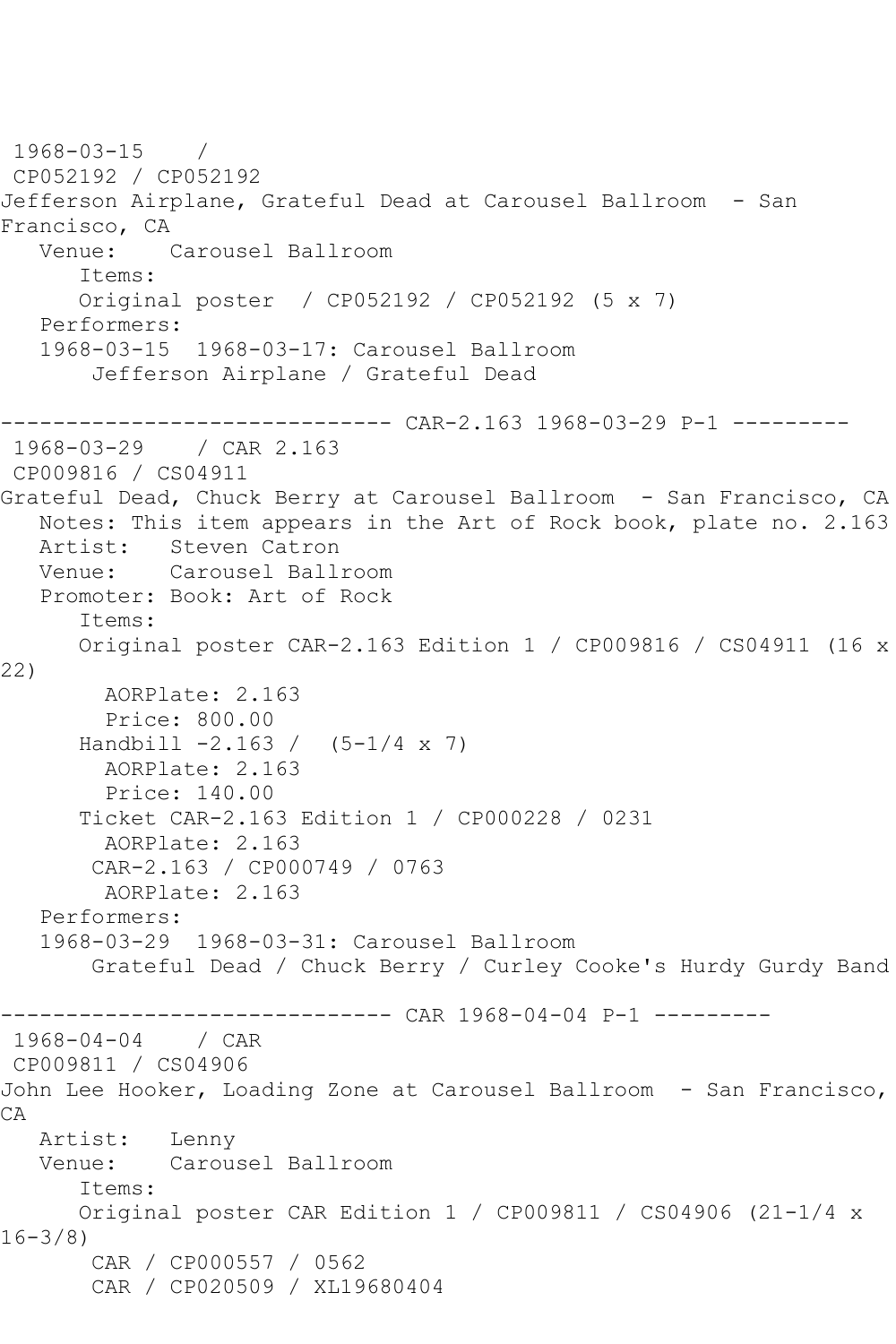Performers: 1968-04-04 1968-04-06: Carousel Ballroom John Lee Hooker / Loading Zone / Mother Earth ------------------------------ 1968-04-04 P --------- 1968-04-04 / CP060440 / CP060440 John Lee Hooker, Loading Zone at Carousel Ballroom - San Francisco, CA Benefit: Lights by Bill Ham Artist: Lenny<br>Venue: Carou: Carousel Ballroom Items: Original poster / CP060440 / CP060440 (16-1/2 x 22-1/8) Performers: 1968-04-04 1968-04-06: Carousel Ballroom John Lee Hooker / Loading Zone / Mother Earth ------------------------------ CAR-2.161 1968-04-12 P-1 --------- 1968-04-12 / CAR 2.161 CP009735 / CS04830 Moby Grape, It's a Beautiful Day at Carousel Ballroom - San Francisco, CA Notes: This item appears in the Art of Rock book, plate no. 2.161 Venue: Carousel Ballroom Promoter: Book: Art of Rock Items: Original poster CAR-2.161 Edition 1 / CP009735 / CS04830 (8-  $1/2 \times 14 - 1/2$  AORPlate: 2.161 CAR-2.161 / CP000050 / 0051 AORPlate: 2.161 Performers: 1968-04-12 1968-04-13: Carousel Ballroom Moby Grape / It's a Beautiful Day / Sweet Rush ------------------------------ CAR-2.162 1968-04-19 P-1 --------- 1968-04-19 / CAR 2.162 CP007019 / CP02269 Erma Franklin, Santana Blues Band at Carousel Ballroom - San Francisco, CA Notes: This item appears in the Art of Rock book, plate no. 2.162 Private Notes: \* B+ 375@ Artist: Steven Catron Venue: Carousel Ballroom Promoter: Book: Art of Rock Items: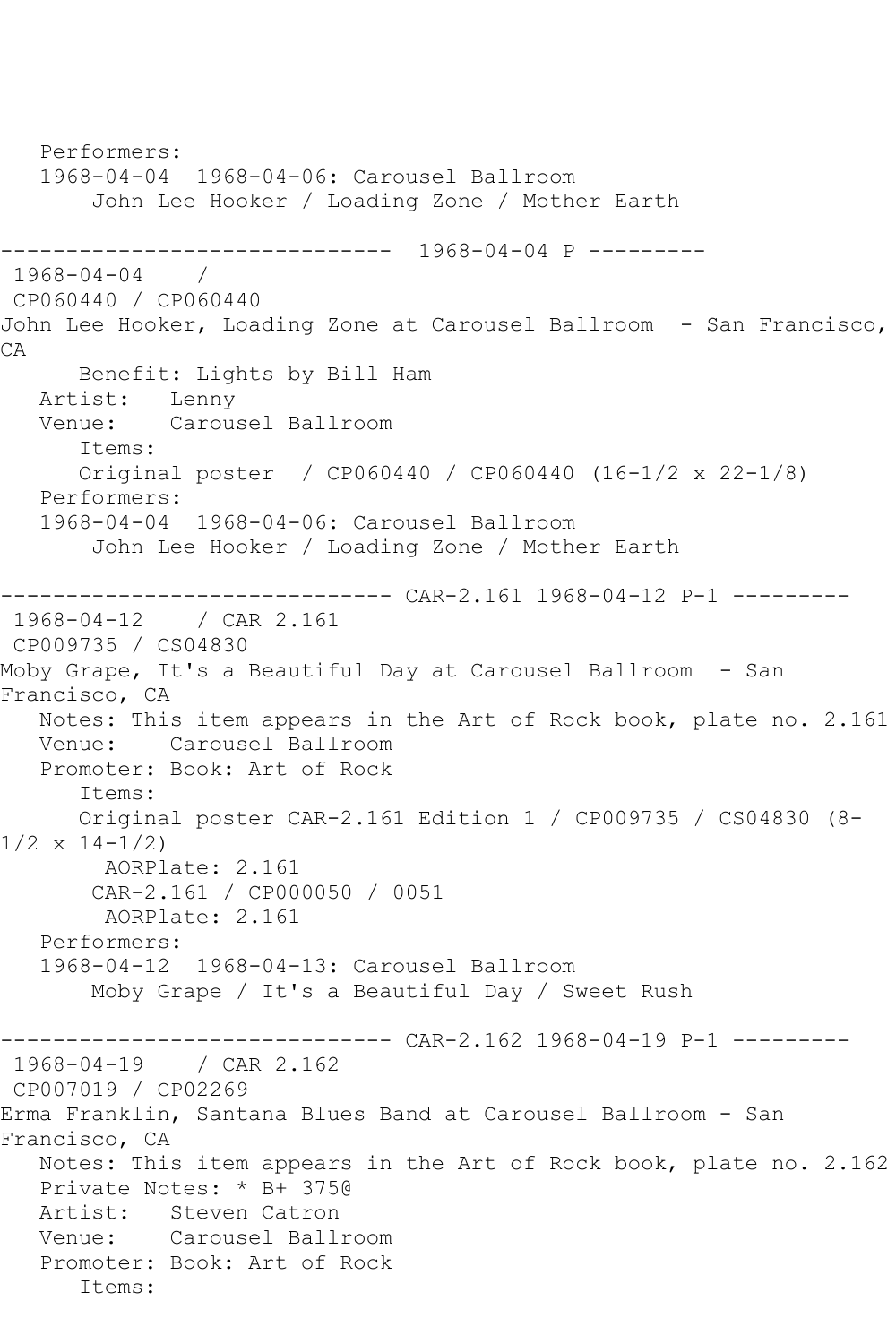Original poster CAR-2.162 Edition 1 / CP007019 / CP02269 (15 x  $22 - 1/2$  AORPlate: 2.162 Price: 500.00 Handbill  $-2.162 / (5 \times 7)$  AORPlate: 2.162 CAR-2.162 / CP000750 / 0764 AORPlate: 2.162 CAR-2.162 / CP009817 / CS04912 AORPlate: 2.162 Performers: 1968-04-19 1968-04-21: Carousel Ballroom Erma Franklin / Carlos Santana / Frumious Bandersnatch ------------------------------ CAR 1968-04-24 P-1 --------- 1968-04-24 / CAR Johnny Cash, Dan Hicks at Carousel Ballroom - San Francisco, CA<br>Artist: Steven Catron Steven Catron Venue: Carousel Ballroom Items: Original poster CAR / Description: This is a second version (8-3/8 x 14-5/8) Original poster CAR Edition 1 / (11 x 14) Performers: 1968-04-24: Carousel Ballroom Johnny Cash / Dan Hicks ------------------------------ 1968-04-24 P --------- 1968-04-24 / CP061509 / CP061509 Johnny Cash, Dan Hicks and his Hot Licks at Carousel Ballroom [San Francisco, CA] Artist: Steve Catron Venue: Carousel Ballroom Items: Original poster / CP061509 / CP061509 (11 x 14) Performers: 1968-04-24: Carousel Ballroom Johnny Cash / Dan Hicks and his Hot Licks ------------------------------ CAR-2.168 1968-04-26 P-1 --------- 1968-04-26 / CAR 2.168 CP009733 / CS04828 Steve Miller Blues Band, James and Bobby Purify at Carousel Ballroom - San Francisco, CA Notes: This item appears in the Art of Rock book, plate no. 2.168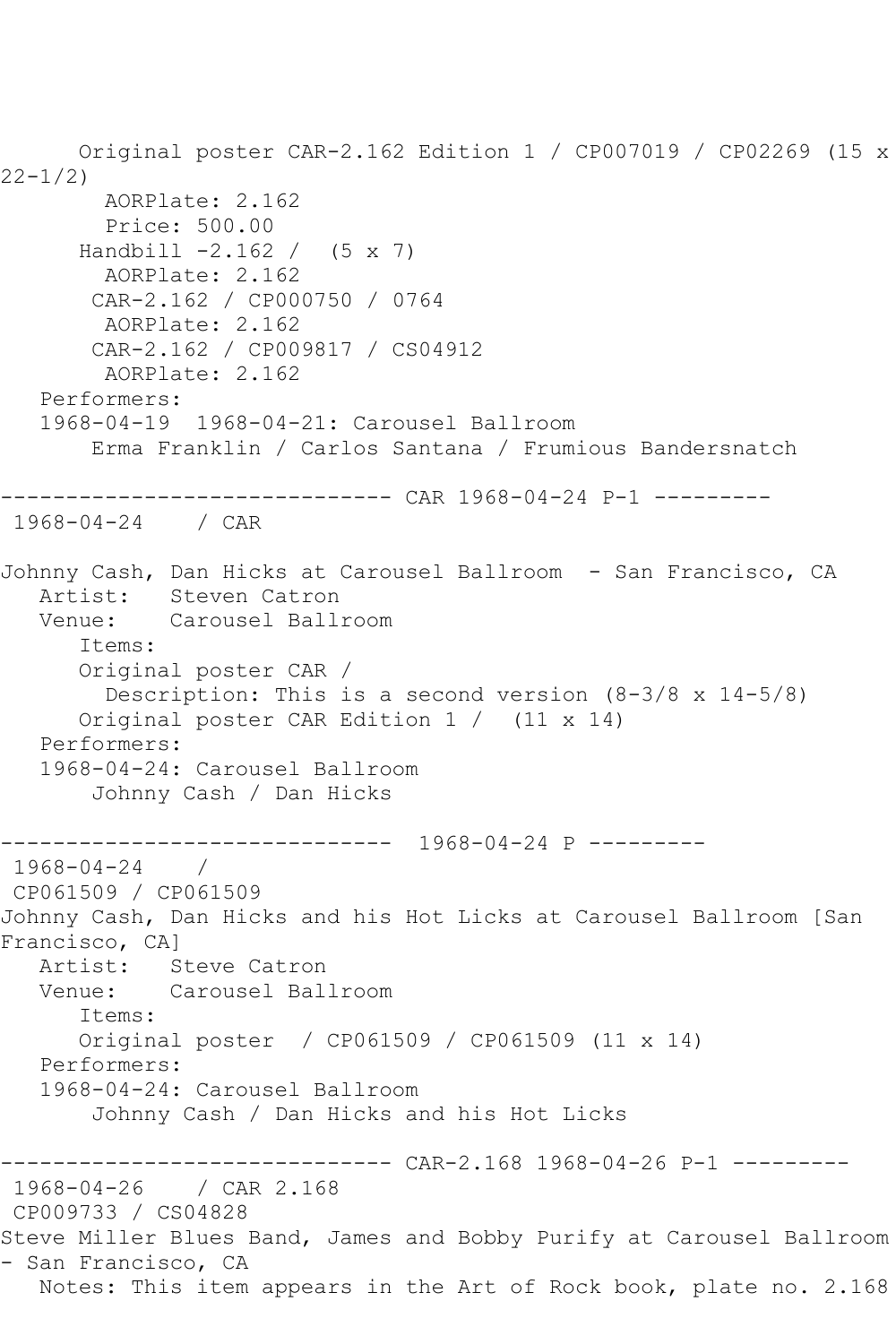Artist: Rick Shubb Venue: Carousel Ballroom Promoter: Book: Art of Rock Items: Original poster CAR-2.168 Edition 1 / CP009733 / CS04828 (11 x 14) AORPlate: 2.168 Price: 35.00 CAR-2.168 / CP000248 / 0252 AORPlate: 2.168 Performers: 1968-04-26 1968-04-28: Carousel Ballroom Steve Miller Blues Band / James and Bobby Purify / Sons of Champlin ------------------------------ CAR 1968-05-01 P --------- 1968-05-01 / CAR How Do You Want to Live: Free City Convention Venue: Carousel Ballroom Items: Original poster CAR / (9-1/4 x 14-5/8) Performers: 1968-05-01: Carousel Ballroom ------------------------------ CAR-2.167 1968-05-03 P-1 --------- 1968-05-03 / CAR 2.167 CP009734 / CS04829 Thelonius Monk, DR. John the Night Tripper at Carousel Ballroom - San Francisco, CA Notes: This item appears in the Art of Rock book, plate no. 2.167 Artist: Rick Shubb<br>Venue: Carousel B Carousel Ballroom Promoter: Book: Art of Rock Items: Original poster CAR-2.167 Edition 1 / CP009734 / CS04829 (11 x 14) AORPlate: 2.167 CAR-2.167 / CP000247 / 0251 AORPlate: 2.167 CAR-2.167 / CP022082 / XQ013 AORPlate: 2.167 Performers: 1968-05-03 1968-05-05: Carousel Ballroom Thelonious Monk / DR. John the Night Tripper / Charlatans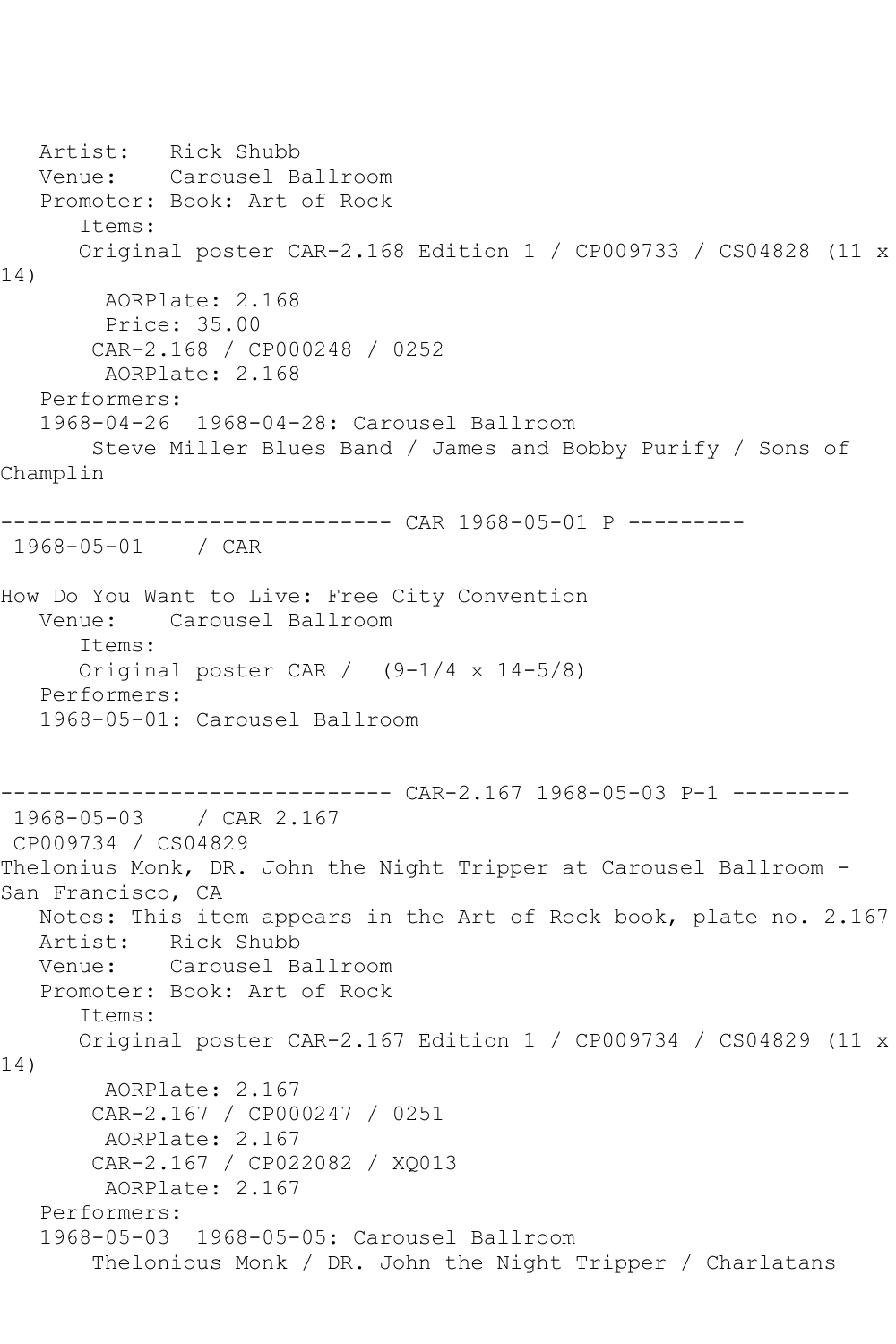```
------------------------------ CAR-2.173 1968-05-08 P-1 ---------
1968-05-08
CP009869 / CS04964
Charlatans, Dan Hicks at Carousel Ballroom - San Francisco, CA
   Notes: Jefferson Airplance canceled
This item appears in the Art of Rock book, plate no. 2.173
      Benefit: Firedance: Alton Kelley Benefit
   Artist: Stanley Mouse
   Venue: Carousel Ballroom
   Promoter: Book: Art of Rock
       Items:
      Original poster CAR-2.173 Edition 1 / CP009869 / CS04964
         Description: 1 original, two versions. The show was 
cancelled after the poster was printed. The uncut sheets were later 
overprinted with a 2nd layer of silver ink to cover the cancelled 
dates, and new dates were added and the also covered the Jefferson 
Airplane. (11-1/2 x 28-1/2)
        AORPlate: 2.173 
         Price: 650.00
        CAR-2.173 Edition 1 / CP003145 / A2 173
         AORPlate: 2.173 
         Price: 900.00
       Postcard CAR-2.173 Edition 1 / CP010251 / CS05345
         Description: Card was printed with the second version of the 
poster.
        AORPlate: 2.173 
         Price: 50.00
        CAR-2.173 / CP000130 / 0132
         AORPlate: 2.173 
        CAR-2.173 / CP019720 / XH19000612
        AORPlate: 2.173 
        CAR-2.173 / NONE / 173
         AORPlate: 2.173 
   Performers:
   1968-05-08: Carousel Ballroom
        Charlatans / Dan Hicks / Steve Miller Blues Band / Jefferson 
Airplane
        ------------------------------ CAR 1968-05-10 P-1 ---------
1968-05-10 / CAR 
CP018837 / XA19680510
Steve Miller Blues Band, Youngbloods at Carousel Ballroom - San
Francisco, CA
   Artist: Alton Kelley
   Venue: Carousel Ballroom
       Items:
       Original poster CAR Edition 1 / CP018837 / XA19680510
```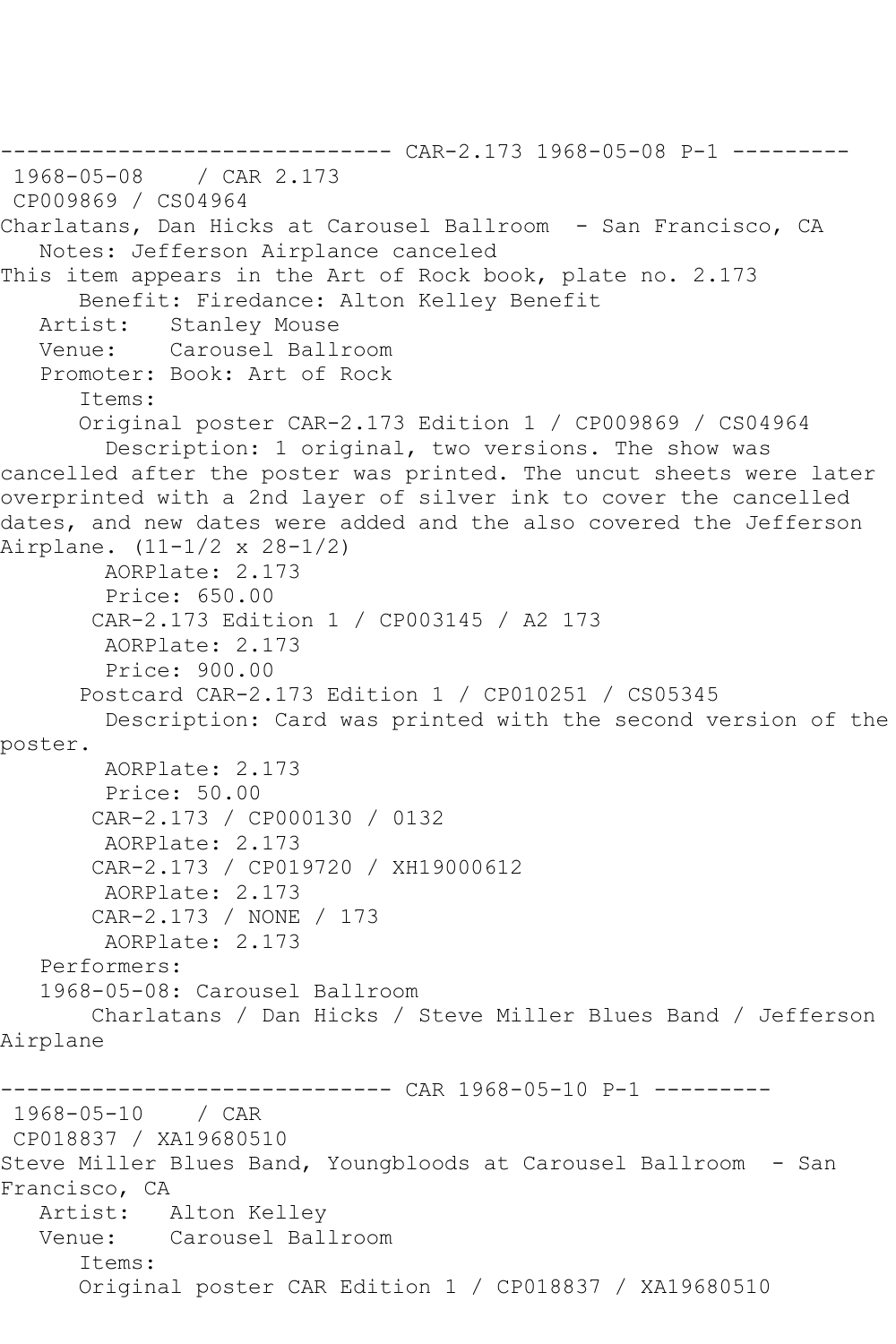```
 Description: 1 original (22 x 28)
       Handbill / (5-1/2 x 7)
        CAR / CP001237 / 1252
        CAR / NONE / XA1968051
    Performers:
    1968-05-10 1968-05-12: Carousel Ballroom
        Steve Miller Blues Band / Youngbloods / Kaleidoscope
                  ------------------------------ 1968-05-10 P ---------
1968-05-10 / 
CP061207 / CP061207
Steve Miller Band, Kalidascope at Carousel Ballroom [San Francisco, 
CA<sub>1</sub>
   Artist: Alton Kelley
   Venue: Carousel Ballroom
       Items:
       Original poster / CP061207 / CP061207
        Description: There are a couple of variants of ths. (22 x 
28)
        Price: 225.00
      Handbill / (11 x 14)
         Price: 100.00
   Performers:
    1968-05-10 1968-05-12: Carousel Ballroom
        Steve Miller Band / Kalidascope / Youngbloods
------------------------------ CAR-2.249 1968-05-15 P-1 ---------
1968-05-15 / CAR 2.249
CP000603 / 0607
Hell's Angels, Youngbloods at Carousel Ballroom - San Francisco, CA
   Notes: This item appears in the Art of Rock book, plate no. 2.249
       Event: The Hells Angels Present in Tear-Ass Sound and Color
   Venue: Carousel Ballroom
   Promoter: Hell's Angels
       Items:
       Original poster CAR-2.249 Edition 1 / CP000603 / 0607 (22-1/2 
x 17 - 1/2 AORPlate: 2.249 
   Performers:
    1968-05-15: Carousel Ballroom
        Hell's Angels / Youngbloods / Big Brother and the Holding 
Company / Rejoice
                  ------------------------------ 1968-05-15 P ---------
1968-05-15 / 
CP061174 / CP061174
```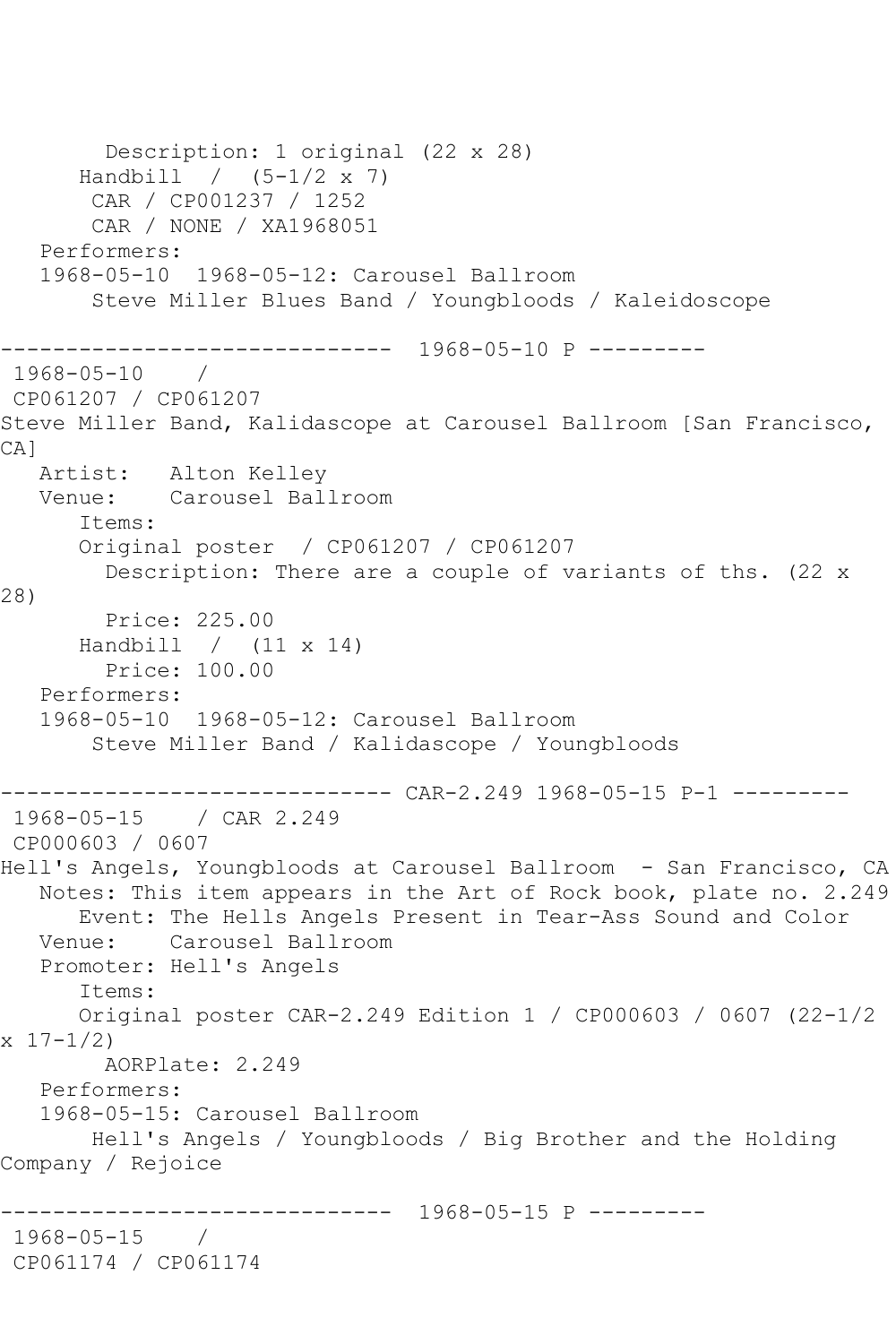```
Big Brother and the Holding Company, Rejoice at Carousel Ballroom 
[San Francisco, CA]
      Benefit: Lighting by the Brotherhood of Lights
   Venue: Carousel Ballroom
   Promoter: Hells Angels
       Items:
       Original poster / CP061174 / CP061174 (17-1/2 x 22-1/2)
   Performers:
   1968-05-15: Carousel Ballroom
       Big Brother and the Holding Company / Rejoice / Youngbloods
------------------------------ CAR-2.166 1968-05-17 P-1 ---------
              / CAR 2.166
CP009825 / CS04920
Electric Flag, Don Ellis at Carousel Ballroom - San Francisco, CA
   Notes: This item appears in the Art of Rock book, plate no. 2.166
   Artist: Rick Shubb
   Venue: Carousel Ballroom
   Promoter: Book: Art of Rock
       Items:
      Original poster CAR-2.166 Edition 1 / CP009825 / CS04920 (14 x 
9 - 3/4 AORPlate: 2.166 
      Handbill CAR-2.166 / CP000134 / 0137
        AORPlate: 2.166 
        Price: 50.00
   Performers:
   1968-05-17 1968-05-19: Carousel Ballroom
       Electric Flag / Don Ellis / Pacific Gas and Electric
                         ------ CAR-2.164 1968-05-24 P ---------
1968-05-24 / CAR 2.164
CP009815 / CS04910
Big Brother and the Holding Company, Clara Ward Singers at Carousel 
Ballroom - San Francisco, CA
   Notes: from Tom Constanten - l of 3 days
This item appears in the Art of Rock book, plate no. 2.164
   Artist: Crazy Arab (Tom Constanten)
   Venue: Carousel Ballroom
   Promoter: Book: Art of Rock
       Items:
       Original poster CAR-2.164 / CP009815 / CS04910 (14 x 19-1/8)
        AORPlate: 2.164 
        Price: 650.00
       Handbill -2.164 / (7 x 10-1/4)
         AORPlate: 2.164 
       Ticket CAR-2.164 Edition 1 / CP001297 / 1313
```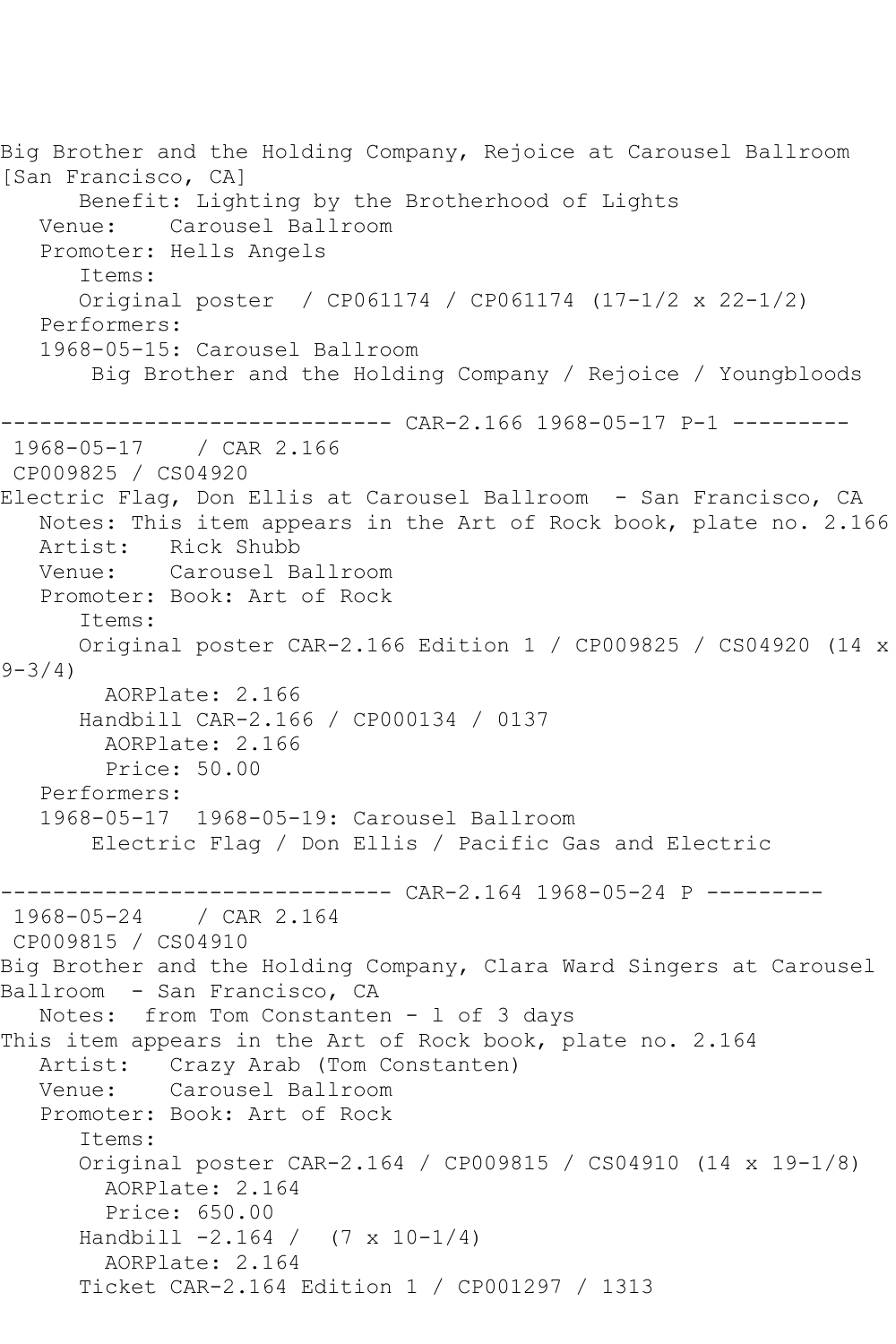AORPlate: 2.164 Performers: 1968-05-24: Carousel Ballroom Big Brother and the Holding Company / Clara Ward Singers / H.P. Lovecraft ------------------------------ CAR-2.171-176 1968-05-25 T-1 -------- - 1968-05-25 / CAR 2.171-176 CP001298 / 1314 Big Brother and the Holding Company, Clara Ward Singers at Carousel Ballroom - San Francisco, CA Notes: This item appears in the Art of Rock book, plate no. 2.171-176 Artist: Arab Venue: Carousel Ballroom Promoter: Book: Art of Rock Items: Ticket CAR-2.171-176 Edition 1 / CP001298 / 1314 AORPlate: 2.171-176 Performers: 1968-05-25: Carousel Ballroom Big Brother and the Holding Company / Clara Ward Singers / H.P. Lovecraft ------------------------------ CAR-2.177 1968-05-26 T-1 --------- 1968-05-26 / CAR 2.177 CP001299 / 1315 Big Brother and the Holding Company, Clara Ward Singers at Carousel Ballroom - San Francisco, CA Notes: This item appears in the Art of Rock book, plate no. 2.177 Artist: Arab<br>Venue: Caro Carousel Ballroom Promoter: Book: Art of Rock Items: Ticket CAR-2.177 Edition 1 / CP001299 / 1315 AORPlate: 2.177 Performers: 1968-05-26: Carousel Ballroom Big Brother and the Holding Company / Clara Ward Singers / H.P. Lovecraft ------------------------------ CAR-2.160 1968-05-30 P-1 --------- 1968-05-30 / CAR 2.160 CP007064 / CP02314 Grateful Dead, Charlie Musselwhite at Carousel Ballroom - San Francisco, CA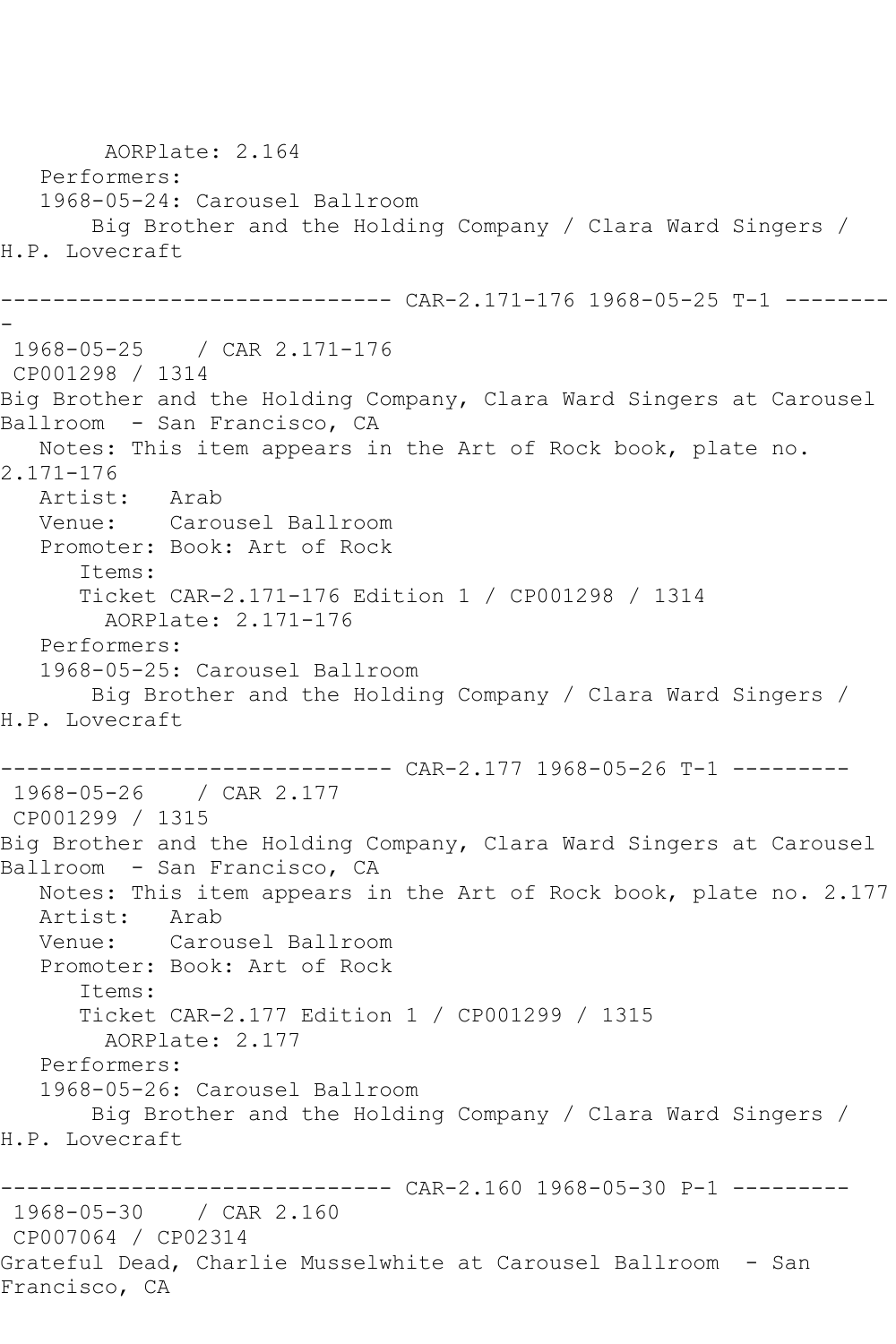Notes: This item appears in the Art of Rock book, plate no. 2.160 Private Notes: \* A/A- 600@ Artist: Alton Kelley Venue: Carousel Ballroom Promoter: Book: Art of Rock Items: Original poster CAR-2.160 / CP060028 (14 x 22-1/4) AORPlate: 2.160 Original poster CAR-2.160 Edition 1 / CP007064 / CP02314 (14 x  $22 - 1/4$ ) AORPlate: 2.160 Price: 600.00 Original poster CAR-2.160 Edition 1 / CP002022 / 2008 (14 x  $22 - 1/4$  AORPlate: 2.160 Handbill -2.160 / CP060028 (7 x 11) AORPlate: 2.160 Price: 450.00 Ticket CAR-2.160 / CP001481 / 1502 AORPlate: 2.160 Ticket CAR-2.160 Edition 1 / CP001483 / 1504 Description: 1502 1503 AORPlate: 2.160 Ticket CAR-2.160 Edition 1 / CP001482 / 1503 (7 x 11) AORPlate: 2.160 CAR-2.160 / CP001049 / 1066 AORPlate: 2.160 CAR-2.160 / CP009819 / CS04914 AORPlate: 2.160 Performers: 1968-05-30 1968-06-01: Carousel Ballroom Grateful Dead / Charlie Musselwhite / Petris ------------------------------ CAR-2.165 1968-06-07 H --------- 1968-06-07 / CAR 2.165 CP070011 Jefferson Airplane, Grateful Dead at Carousel Ballroom - San Francisco, CA Venue: Carousel Ballroom Promoter: Book: Art of Rock Items: Original poster CAR-2.165 / CP060124 / CP060124 (13 x 22) Handbill CAR-2.165 / CP070011 (6-1/2 x 11) Price: 150.00 Handbill CAR-2.165 / CP000974 (6-1/2 x 11) Price: 150.00 Ticket CAR-2.165 Edition 1 / CP001352 / 1368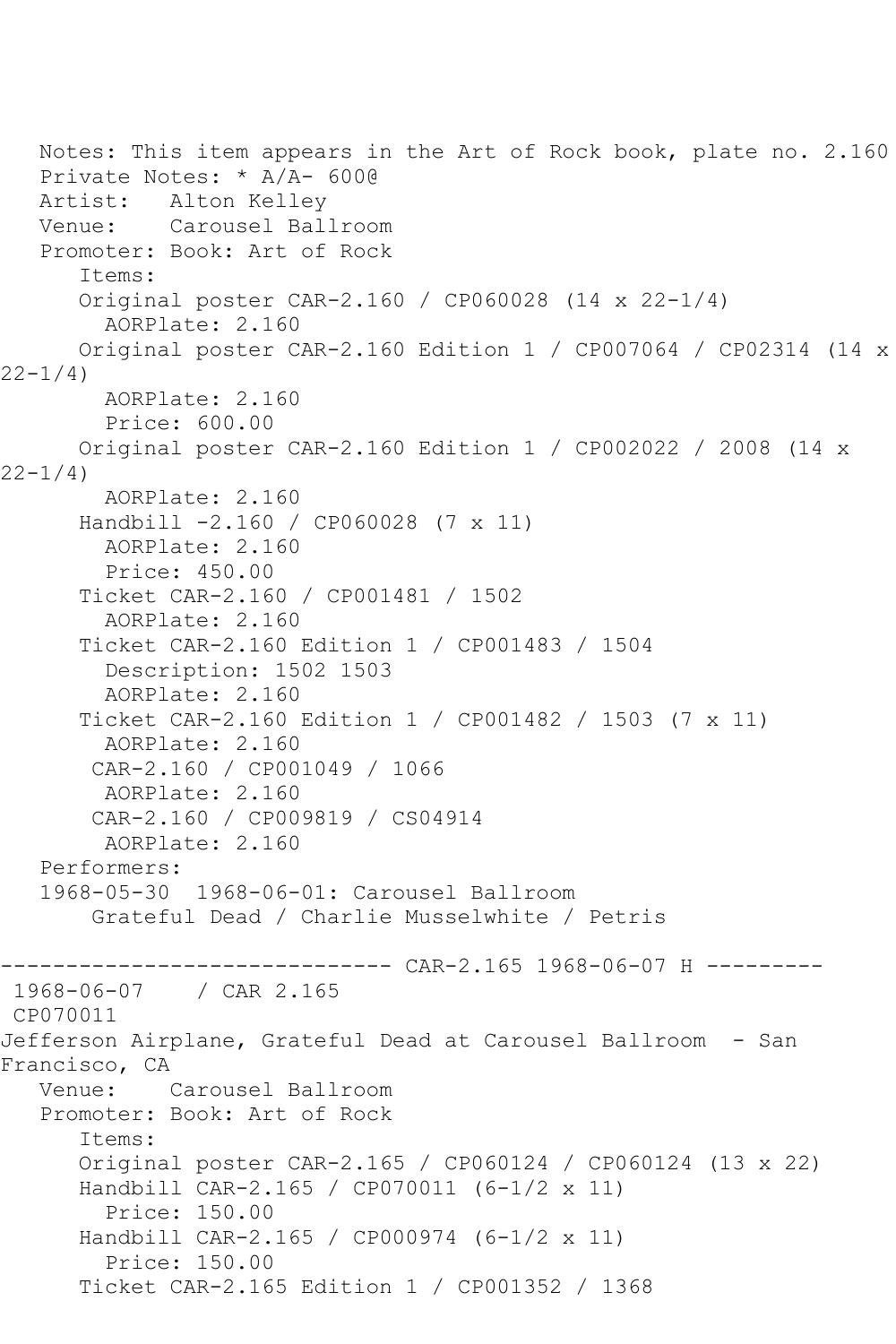Performers: 1968-06-07 1968-06-08: Carousel Ballroom Jefferson Airplane / Grateful Dead / Fleetwood Mac ------------------------------ 1968-06-12 P --------- 1968-06-12 / CP061111 / CP061111 Fire Dance Benefit: Kelly Benefit / Brotherhood of Light Artist: Alton Kelley<br>Venue: Carousel Ball Carousel Ballroom Items: Original poster / CP061111 / CP061111 (16-5/8 x 28-1/2) Performers: 1968-06-12: Carousel Ballroom Charlatans / Dan Hicks and his Hot Licks / Steve Miller Band ------------------------------ CAR 1968-06-14 P-1 --------- 1968-06-14 / CAR CP009809 / CS04904 Booker T. and the Mg's, Buckley at Carousel Ballroom - San Francisco, CA Notes: Headstone Productions, 2nd Mouse airbrush poster Artist: Stanley Mouse Venue: Carousel Ballroom Items: Original poster CAR Edition 1 / CP009809 / CS04904 (14 x 22) Original poster CAR Edition 1 / CP000493 / 0499 Postcard CAR Edition 1 / CP010247 / CS05341 (4-1/2 x 7) CAR / CP001211 / 1227 CAR / CP018840 / XA19680614 Performers: 1968-06-14 1968-06-01: Carousel Ballroom Booker T and the MG's / Buckley / Tim / It's a Beautiful Day ------------------------------ 1968-06-14 P ---------  $1968 - 06 - 14$ CP061187 / CP061187 Booker T and the MG's, It's a Beautiful Day at Carousel Ballroom [San Francisco, CA] Benefit: Lights by Garden of Delights Artist: Stanley Mouse<br>Venue: Carousel Ball Carousel Ballroom Items: Original poster / CP061187 / CP061187 (14 x 22) Performers: 1968-06-14 1968-06-16: Carousel Ballroom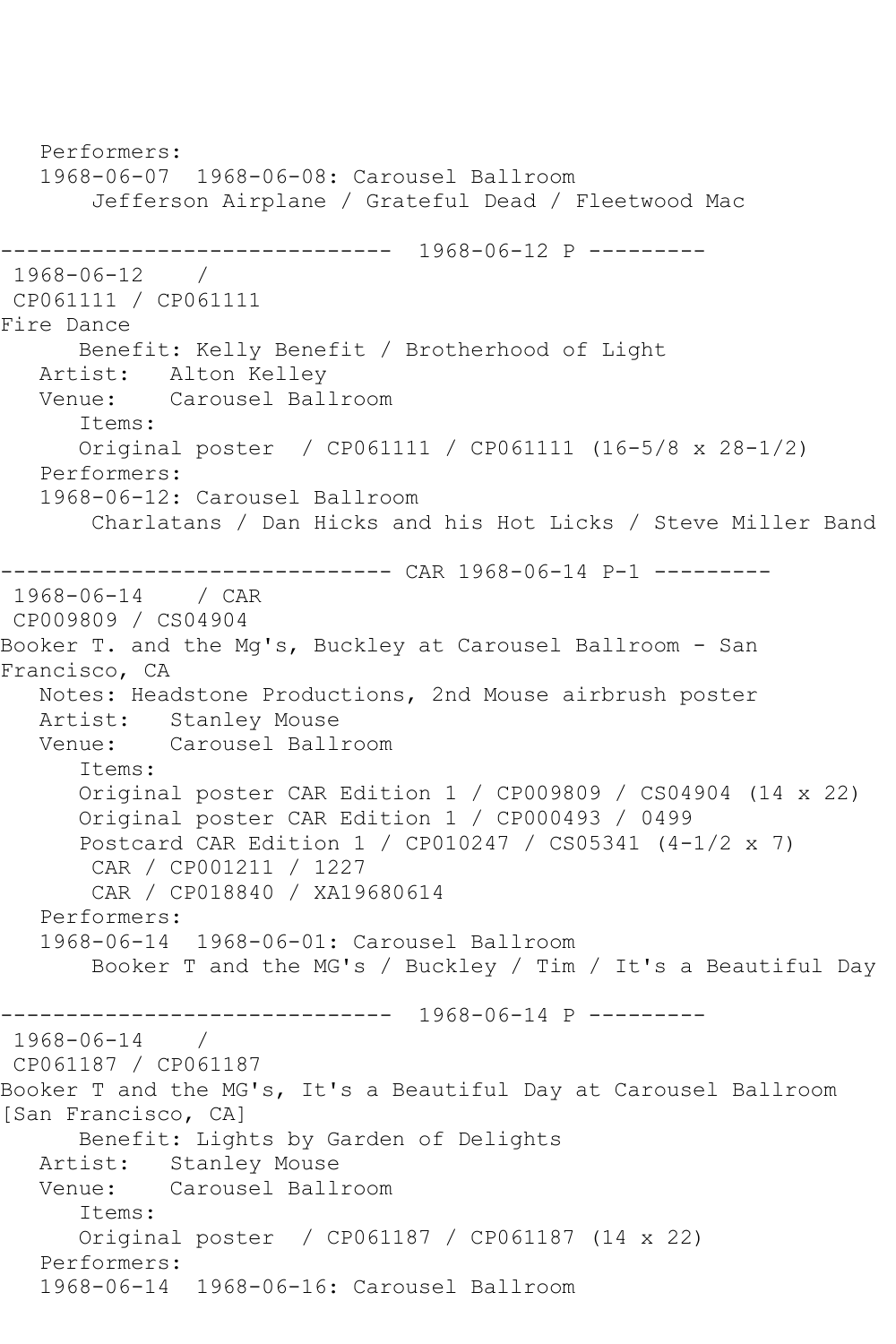Booker T and the MG's / It's a Beautiful Day / Tim Buckley --------- CAR-2.180 1968-06-19 PS-1 ---------1968-06-19 / CAR 2.180 CP001784 / 1806 Richie Havens, Grateful Dead at Carousel Ballroom - San Francisco, CA Notes: This item appears in the Art of Rock book, plate no. 2.180 Benefit: Black Man's Free Store Benefit Benefit: Soul Scene benefit for the Blackman's Free Store Artist: Ovid P. Adams<br>Venue: Carousel Ballr Carousel Ballroom Promoter: Book: Art of Rock Items: Original poster CAR-2.180 Edition 1 / CP070013 AORPlate: 2.180 CAR-2.180 Edition 1 / CP001784 / 1806 (7 x 15) AORPlate: 2.180 Price: 1200.00 Performers: 1968-06-19: Carousel Ballroom Richie Havens / Grateful Dead ------------------------------ CAR 1968-06-20 P-1 --------- 1968-06-20 / CAR CP000748 / 0762 Big Brother and the Holding Company, Fleetwood Mac at Carousel Ballroom - San Francisco, CA Notes: Headstone Productions Artist: Bob Schnepf Venue: Carousel Ballroom Items: Original poster CAR Edition 1 / CP000748 / 0762 (13 x 22-3/4) Handbill  $/$  (5 x 7) Performers: 1968-06-20 1968-06-23: Carousel Ballroom Big Brother and the Holding Company / Fleetwood Mac / DR. John the Night Tripper / Night Tripper ------------------------------ 1968-06-28 P-1 --------- 1968-06-28 / CP060307 / CP060307 Steve Miller Blues Band, Buddy Guy at Carousel Ballroom [San Francisco, CA] Artist: San Andreas Fault Venue: Carousel Ballroom Items: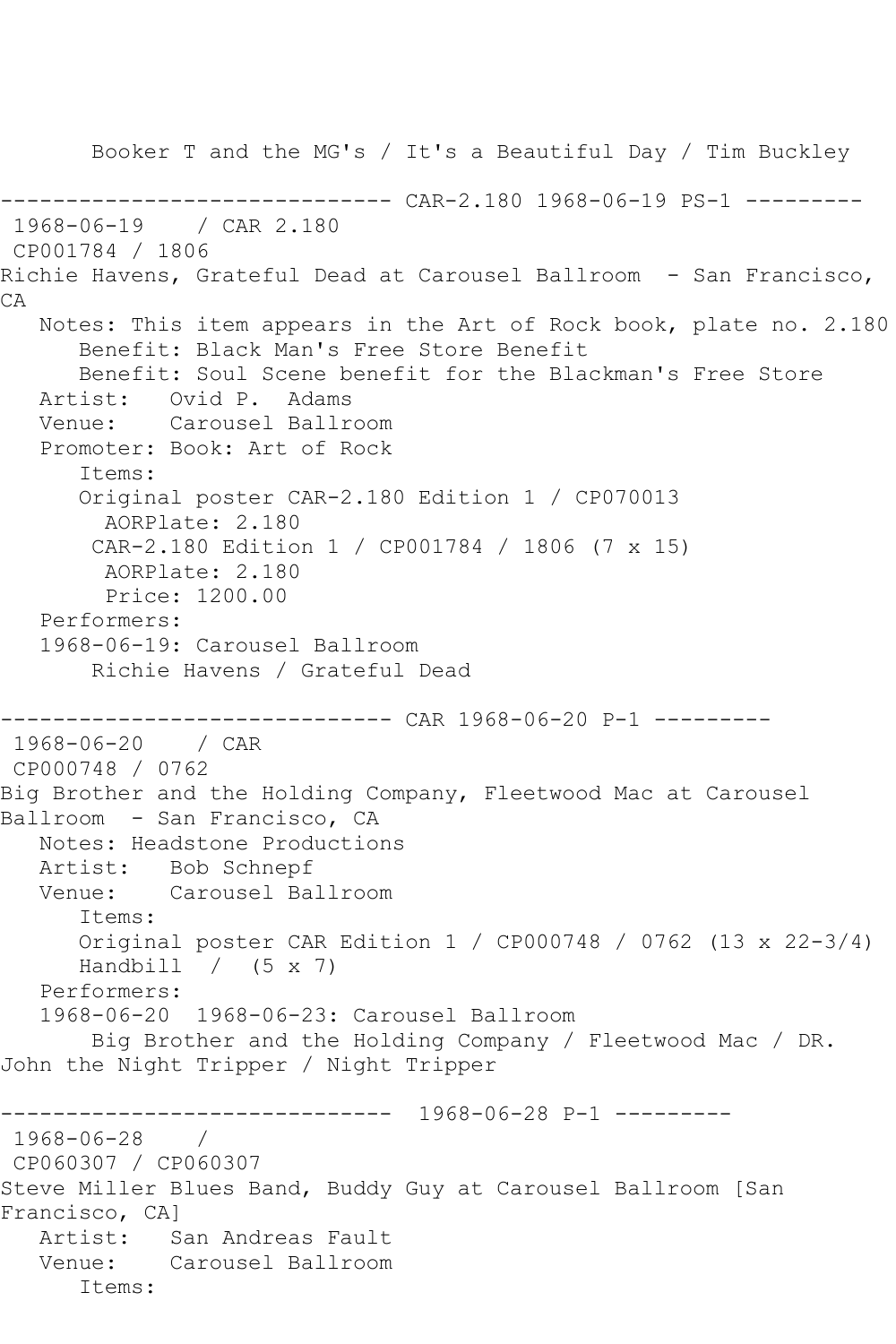Original poster / CP020531 / XL19680628A Original poster Edition 1 / CP060307 / CP060307 (16-5/8 x 21- 1/4) Price: 175.00 Performers: 1968-06-28 1968-06-30: Carousel Ballroom Steve Miller Blues Band / Buddy Guy / Initial Shock / Brotherhood of Light ------------------------------ CAR 1968-11-12 P-1 --------- 1968-11-12 / CAR CP000654 / 0661 Hell's Angels at Carousel Ballroom - San Francisco, CA Venue: Carousel Ballroom Items: Original poster CAR Edition 1 / CP000654 / 0661 Performers: 1968-11-12: Carousel Ballroom Hell's Angels ------------------------------ CAR-2.171 1970-03-03 P-1 --------- 1970-03-03 / CAR 2.171 CP009732 / CS04827 Gestakt Fool Theater Family, New Generation Singers at Carousel Ballroom - San Francisco, CA Notes: Benefit for Air Waves This item appears in the Art of Rock book, plate no. 2.171 Benefit: Air Waves Benefit (People's Radio) Artist: Miranda Bergman Venue: Carousel Ballroom Promoter: Book: Art of Rock Items: Original poster CAR-2.171 Edition 1 / CP009732 / CS04827 (12- 11/16 x 17) AORPlate: 2.171 CAR-2.171 / CP000064 / 0065 AORPlate: 2.171 Performers: 1970-03-03: Carousel Ballroom Gestakt Fool Theater Family / New Generation Singers / American Indian Dancers / Grateful Dead / Shades of Joy ------------------------------ CAR 1978-09-22 P --------- 1978-09-22 / CAR CP031219 / NM11169 Stoneground, Max at Carousel Ballroom - San Francisco, CA Artist: Randy Tuten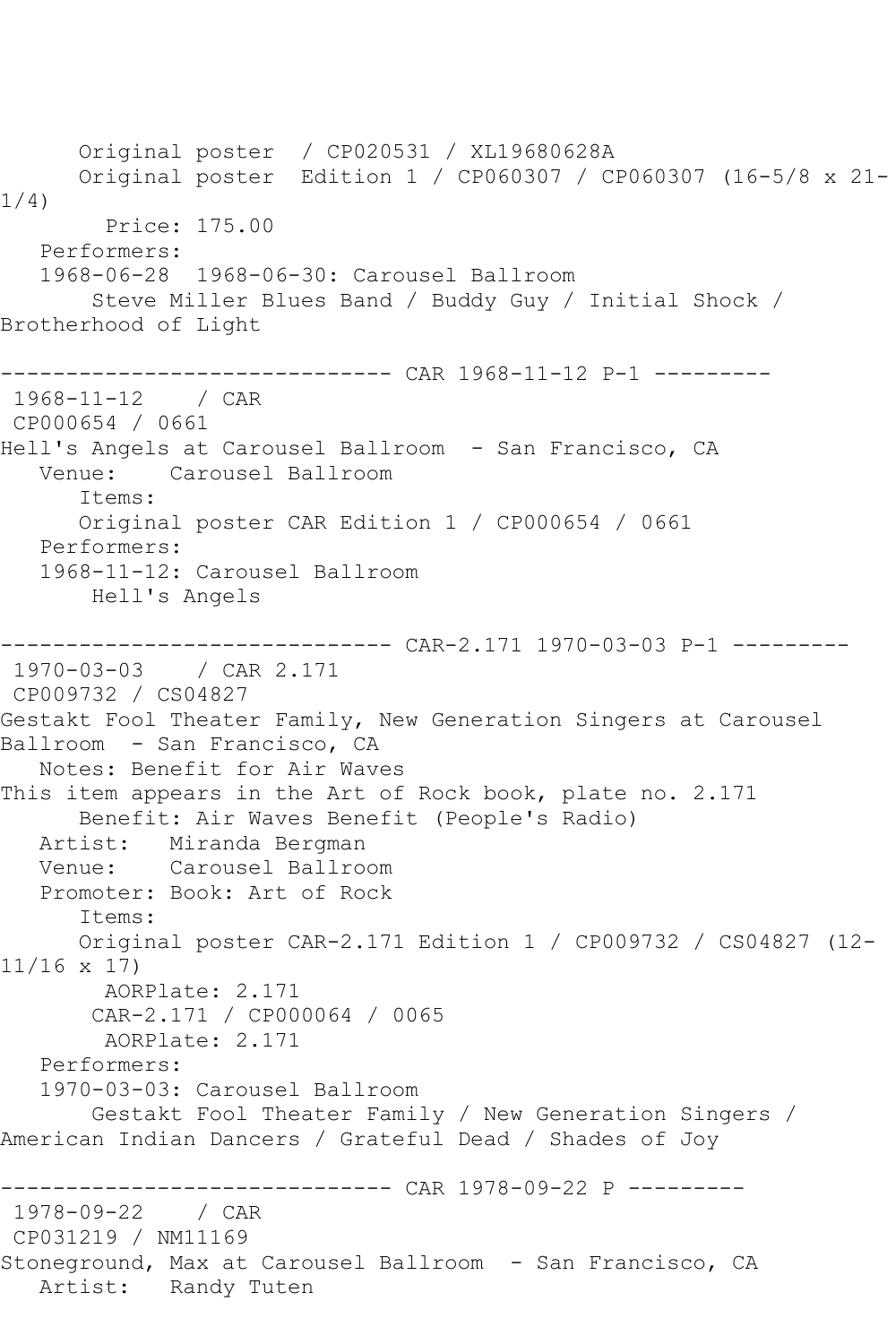Venue: Carousel Ballroom Items: Original poster CAR / CP031219 / NM11169 Notes: REPLACE EXISTIN IMAGE Original poster CAR / CP018741 / THJME0244 Performers: 1978-09-22 1978-09-23: Carousel Ballroom Stoneground / Max / Sword Stone / Sylvester and his Hot Band ------------------------------ zzzz-05-24 P -------- zzzz-05-24 f / CP060538 / CP060538 Big Brother and the Holding Company, Clara Ward Singers at Carousel Ballroom - San Francisco, CA Artist: Arab Venue: Carousel Ballroom Items: Original poster / CP060538 / CP060538 (14 x 19-1/4) Performers: zzzz-05-24 fri zzzz-05-26 sun: Carousel Ballroom Big Brother and the Holding Company / Clara Ward Singers / H.P. Lovecraft ------------------------------ zzzz-06-14 P -------- zzzz-06-14 / CP060861 / CP060861 Booker T and the MG's, It's a Beautiful Day at Carousel Ballroom - San Francisco, CA Benefit: Lights by Garden Delights Venue: Carousel Ballroom Items: Original poster / CP060861 / CP060861 (2-1/2 x 5) Performers: zzzz-06-14 zzzz-06-16: Carousel Ballroom Booker T and the MG's / It's a Beautiful Day / Tim Buckley ------------------------------ zzzz-06-20 P -------- zzzz-06-20 t / CP060138 / CP060138 Fleetwood Mac, Big Brother and the Holding Company at Carousel Ballroom - San Francisco, CA Artist: Bob Seidemann Venue: Carousel Ballroom Items: Original poster / CP060138 / CP060138 (13 x 22-5/8) Performers: zzzz-06-20 thu: Carousel Ballroom